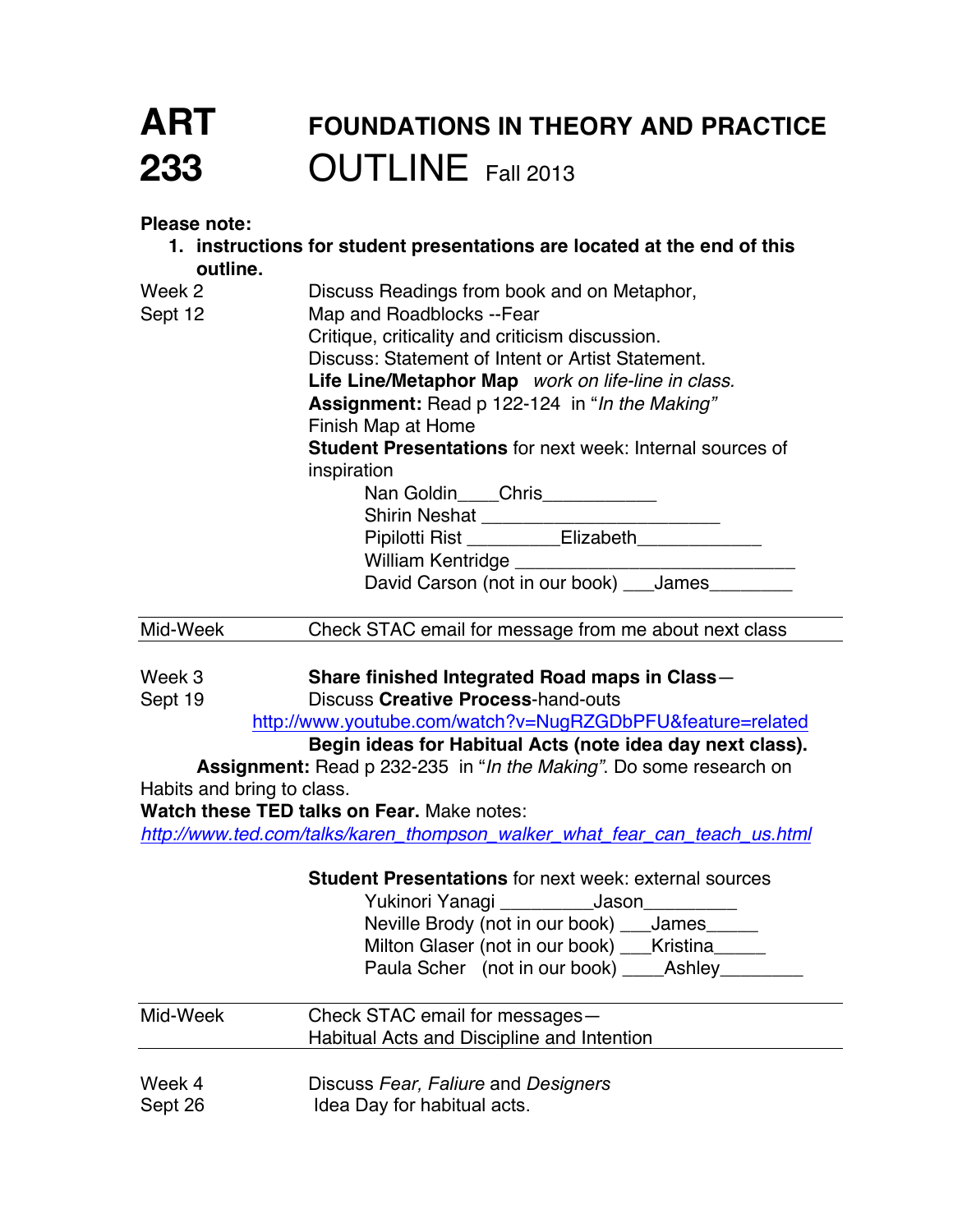## **Students present artists**

**Assignment:** Finish Habitual Act project and statement. **Watch these TED talks on Play: http://www.ted.com/talks/tim\_brown\_on\_creativity\_and\_play.html http://www.ted.com/talks/paula\_scher\_gets\_serious.html?quote=418**

| Check STAC email for messages-<br>Discipline and Intention<br>Week 5<br>Discuss Play and In the Making<br>Oct <sub>3</sub><br>Idea Day for habitual acts.<br>Introduce Exploratory Play project. Have idea ready by next<br>week at the latest. This is a project that will need at least two<br>weeks to complete and is due in three weeks.<br><b>Assignment:</b> Read p 282-283 in "In the Making"<br><b>Student Presentations for next week:</b><br>Chris Ofili _____Kristina__________<br>Tony Orsler ______Alexa______________<br>Johathan Barnbrook<br>(not in our book)________________________________<br>Mid-Week<br>Check STAC email for messages-<br>Week 6<br><b>Critique Habitual Acts</b> -all students must attend critiques<br>Discuss: Exploratory Play project.<br>Oct 10 |
|----------------------------------------------------------------------------------------------------------------------------------------------------------------------------------------------------------------------------------------------------------------------------------------------------------------------------------------------------------------------------------------------------------------------------------------------------------------------------------------------------------------------------------------------------------------------------------------------------------------------------------------------------------------------------------------------------------------------------------------------------------------------------------------------|
|                                                                                                                                                                                                                                                                                                                                                                                                                                                                                                                                                                                                                                                                                                                                                                                              |
|                                                                                                                                                                                                                                                                                                                                                                                                                                                                                                                                                                                                                                                                                                                                                                                              |
|                                                                                                                                                                                                                                                                                                                                                                                                                                                                                                                                                                                                                                                                                                                                                                                              |
|                                                                                                                                                                                                                                                                                                                                                                                                                                                                                                                                                                                                                                                                                                                                                                                              |
|                                                                                                                                                                                                                                                                                                                                                                                                                                                                                                                                                                                                                                                                                                                                                                                              |
|                                                                                                                                                                                                                                                                                                                                                                                                                                                                                                                                                                                                                                                                                                                                                                                              |
|                                                                                                                                                                                                                                                                                                                                                                                                                                                                                                                                                                                                                                                                                                                                                                                              |
|                                                                                                                                                                                                                                                                                                                                                                                                                                                                                                                                                                                                                                                                                                                                                                                              |
|                                                                                                                                                                                                                                                                                                                                                                                                                                                                                                                                                                                                                                                                                                                                                                                              |
|                                                                                                                                                                                                                                                                                                                                                                                                                                                                                                                                                                                                                                                                                                                                                                                              |
|                                                                                                                                                                                                                                                                                                                                                                                                                                                                                                                                                                                                                                                                                                                                                                                              |
|                                                                                                                                                                                                                                                                                                                                                                                                                                                                                                                                                                                                                                                                                                                                                                                              |
|                                                                                                                                                                                                                                                                                                                                                                                                                                                                                                                                                                                                                                                                                                                                                                                              |
|                                                                                                                                                                                                                                                                                                                                                                                                                                                                                                                                                                                                                                                                                                                                                                                              |
|                                                                                                                                                                                                                                                                                                                                                                                                                                                                                                                                                                                                                                                                                                                                                                                              |
|                                                                                                                                                                                                                                                                                                                                                                                                                                                                                                                                                                                                                                                                                                                                                                                              |
|                                                                                                                                                                                                                                                                                                                                                                                                                                                                                                                                                                                                                                                                                                                                                                                              |
|                                                                                                                                                                                                                                                                                                                                                                                                                                                                                                                                                                                                                                                                                                                                                                                              |
| <b>Students present artists.</b>                                                                                                                                                                                                                                                                                                                                                                                                                                                                                                                                                                                                                                                                                                                                                             |
| Discuss Metaphor and meaning associated with materials                                                                                                                                                                                                                                                                                                                                                                                                                                                                                                                                                                                                                                                                                                                                       |
| Begin Sustainability assignment by doing research-                                                                                                                                                                                                                                                                                                                                                                                                                                                                                                                                                                                                                                                                                                                                           |
| http://www.youtube.com/watch?v=B5NiTN0chj0                                                                                                                                                                                                                                                                                                                                                                                                                                                                                                                                                                                                                                                                                                                                                   |
| http://www.ted.com/playlists/28/sustainability by design.html                                                                                                                                                                                                                                                                                                                                                                                                                                                                                                                                                                                                                                                                                                                                |
| <b>Assignment:</b> Work on Exploratory Play project and statement                                                                                                                                                                                                                                                                                                                                                                                                                                                                                                                                                                                                                                                                                                                            |
| Mid-Week<br>Check STAC email for messages-look for questions for take-                                                                                                                                                                                                                                                                                                                                                                                                                                                                                                                                                                                                                                                                                                                       |
| home test.                                                                                                                                                                                                                                                                                                                                                                                                                                                                                                                                                                                                                                                                                                                                                                                   |
| Week 7<br><b>Critique Exploratory Play</b>                                                                                                                                                                                                                                                                                                                                                                                                                                                                                                                                                                                                                                                                                                                                                   |
| <b>Discuss Sustainability.</b><br>Oct 17                                                                                                                                                                                                                                                                                                                                                                                                                                                                                                                                                                                                                                                                                                                                                     |
| Discuss Ways of Seeing_ Visual Literacy.                                                                                                                                                                                                                                                                                                                                                                                                                                                                                                                                                                                                                                                                                                                                                     |
| Assignment: Work on paper for materials -- Work on Sustainability                                                                                                                                                                                                                                                                                                                                                                                                                                                                                                                                                                                                                                                                                                                            |
| assignment do research-                                                                                                                                                                                                                                                                                                                                                                                                                                                                                                                                                                                                                                                                                                                                                                      |
| <b>Student Presentations for next week:</b>                                                                                                                                                                                                                                                                                                                                                                                                                                                                                                                                                                                                                                                                                                                                                  |
| Betsy Damon ______Elizabeth                                                                                                                                                                                                                                                                                                                                                                                                                                                                                                                                                                                                                                                                                                                                                                  |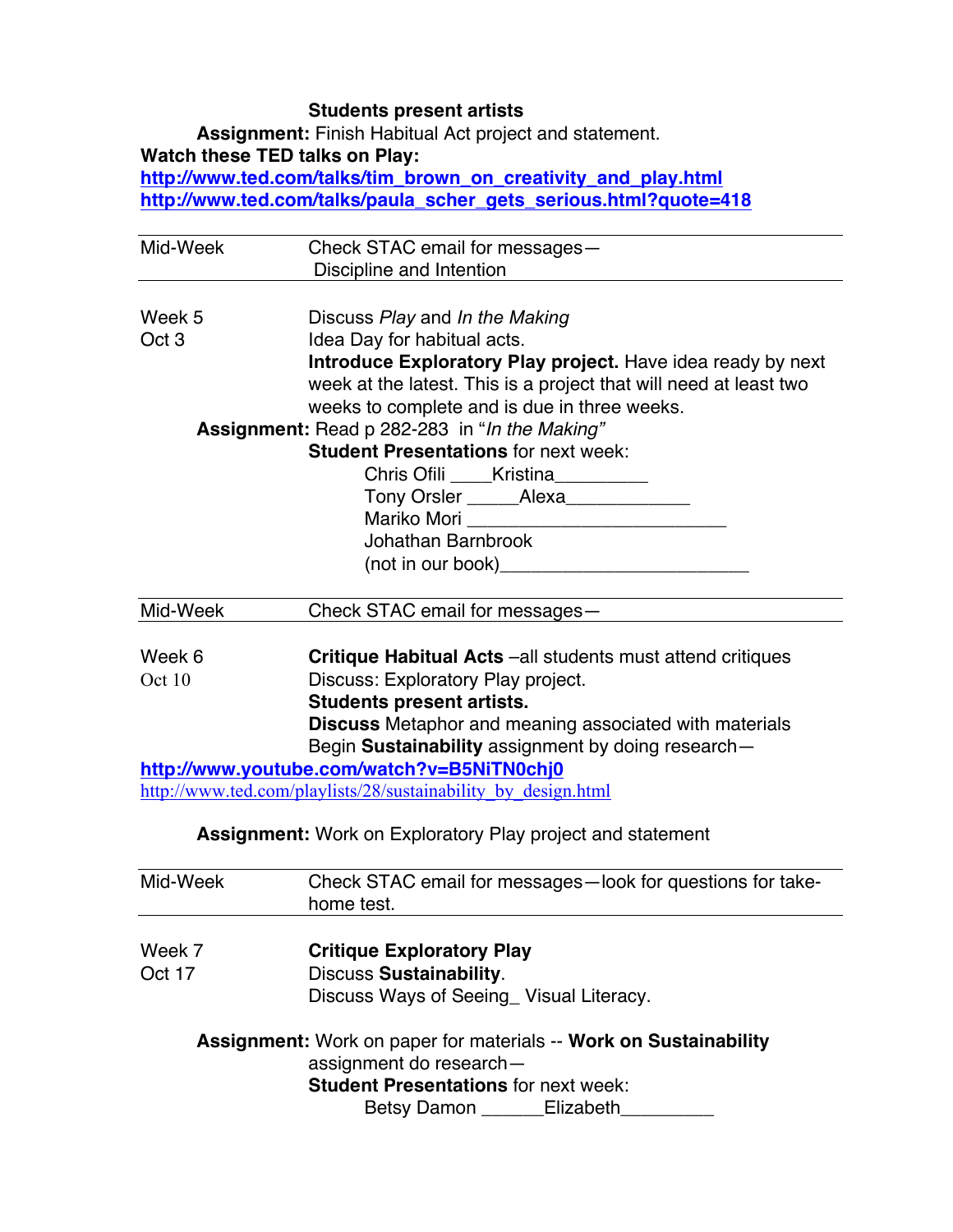|                  | Wind energy guy _____________Sean______                                             |
|------------------|-------------------------------------------------------------------------------------|
|                  | Daniel Joseph Martinez ______________________                                       |
|                  |                                                                                     |
|                  | Stefan Sagmeister (Not in book) _Chris_                                             |
| Mid-Week         | Look for instructions on next project. Sustainability.                              |
|                  |                                                                                     |
| Week 8           | <b>Discuss Sustainability</b>                                                       |
| Oct 24           | Ways of Seeing_ Visual Literacy.                                                    |
|                  | <b>Assignment:</b> Read p 353-354 in "In the Making" and p. 113-                    |
|                  | 118. And Work on materials paper -- Work on Sustainability                          |
|                  | assignment do research-                                                             |
|                  | <b>Student Presentations</b>                                                        |
| Week 9           | Student Research Day. No Class.                                                     |
| Oct 31           |                                                                                     |
|                  |                                                                                     |
| Week 10          | <b>Contemporary Artists/ Process</b>                                                |
| Nov <sub>7</sub> | Paper Due.                                                                          |
|                  | <b>Assignment: Finish Materials and Meaning and Artist</b>                          |
|                  | Statement-remember this does not have to be a real object                           |
|                  | you make. Your assignment is to imagine and represent an                            |
|                  | idea. You must only be able to show us, or tell us what or how it                   |
|                  | will be. You must have an artist statement and a well-developed                     |
|                  | description to turn in (typed).                                                     |
|                  | <b>Student Presentations for next week:</b>                                         |
|                  |                                                                                     |
|                  | Chip Kidd (not in our book) _____Sean_______                                        |
|                  | Michael Bierut (not in our book) ___________________                                |
| Mid-Week         | Check STAC email for messages-                                                      |
|                  |                                                                                     |
| Week 11          | <b>Critique Materials/Sustainability:</b>                                           |
| Nov 14           | Begin next art piece: Time Based Processes-The Gift                                 |
|                  | Assignment: Read hand-outs and begin additional research for a short paper          |
|                  | and piece based on the meaning of "the Gift". The piece itself must be conceived to |
|                  | exist in time. Read p. 129-154 Ways of Seeing.                                      |
| Mid-Week         | Check STAC email for messages-                                                      |
| Watch:           |                                                                                     |
|                  | http://www.youtube.com/watch?v=AT3IveJmjY8                                          |
| Week 12          | Photography and time based media, film, video, performance;                         |
|                  |                                                                                     |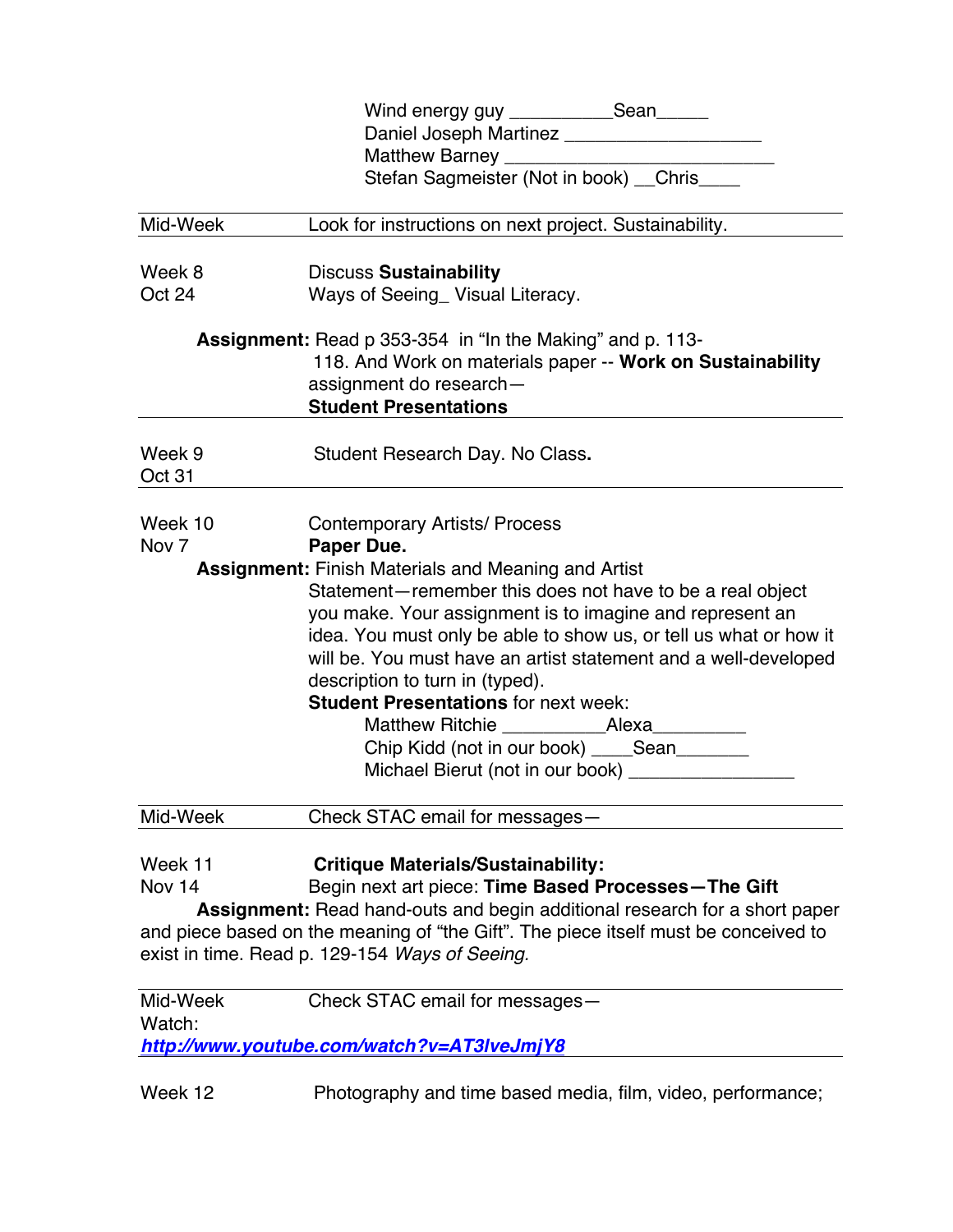| <b>Nov 21</b>                                 | Idea Day for Final project<br>Assignment: Read p. 16-17 and in "In the Making"<br>Finish research paper on 'the Gift'.<br><b>Student Presentations for next week:</b> |  |
|-----------------------------------------------|-----------------------------------------------------------------------------------------------------------------------------------------------------------------------|--|
|                                               | Michal Rovner <b>Exercise Structure</b> Michal Rovner                                                                                                                 |  |
|                                               | Rirkrit Tiravanija <b>Marshur Alixan angleški kalendarum</b> metalog angleški kalendarum og metalog angleški kalendaru                                                |  |
|                                               | Gillian Wearing                                                                                                                                                       |  |
|                                               | <b>Andy Goldsworthy</b>                                                                                                                                               |  |
|                                               | (not in book)<br>Ashlev                                                                                                                                               |  |
| Week 13                                       | Final Critique of Gift begins. Gift Papers Due.                                                                                                                       |  |
| Dec 5                                         | Idea Day for Final project                                                                                                                                            |  |
| <b>Assignment: Finish Gift and statement.</b> |                                                                                                                                                                       |  |
| Week 14<br>Dec 12                             | Final Critique.                                                                                                                                                       |  |

### **Instructions for Student presentations:**

- 1. choose at least two artists to discuss. Class participation is important. These artist presentations are to help you with discussion. If you are a student who talks a lot in class, one should be enough. If not, choose two.
- 2. read carefully the information in "In the Making". Make sure you understand the artist's work and the context in which they are presented. Linda Wintraub has categorized each artist under a subheading. Make sure you discuss this subhead and why this artist fits.
- 3. write in outline form or essay information about your artist, the work you are going to discuss and it's meaning.
- 4. prepare images to present to the class and have them ready either in your own computer or on a jump drive that can be loaded into my computer. Make sure you can speak about the images you show. **Don't show images just because you found them….make sure you know what the work is and can discuss the meaning.**

**Important Definitions for this class.** Please note that each has more than one meaning. I suggest you each look up the definition in the dictionary. These definitions will be included in the mid-term quiz.

**Creativity**— **Creative Process**— **Idea— Metaphor— Identity— Subjectivity— Gift—**